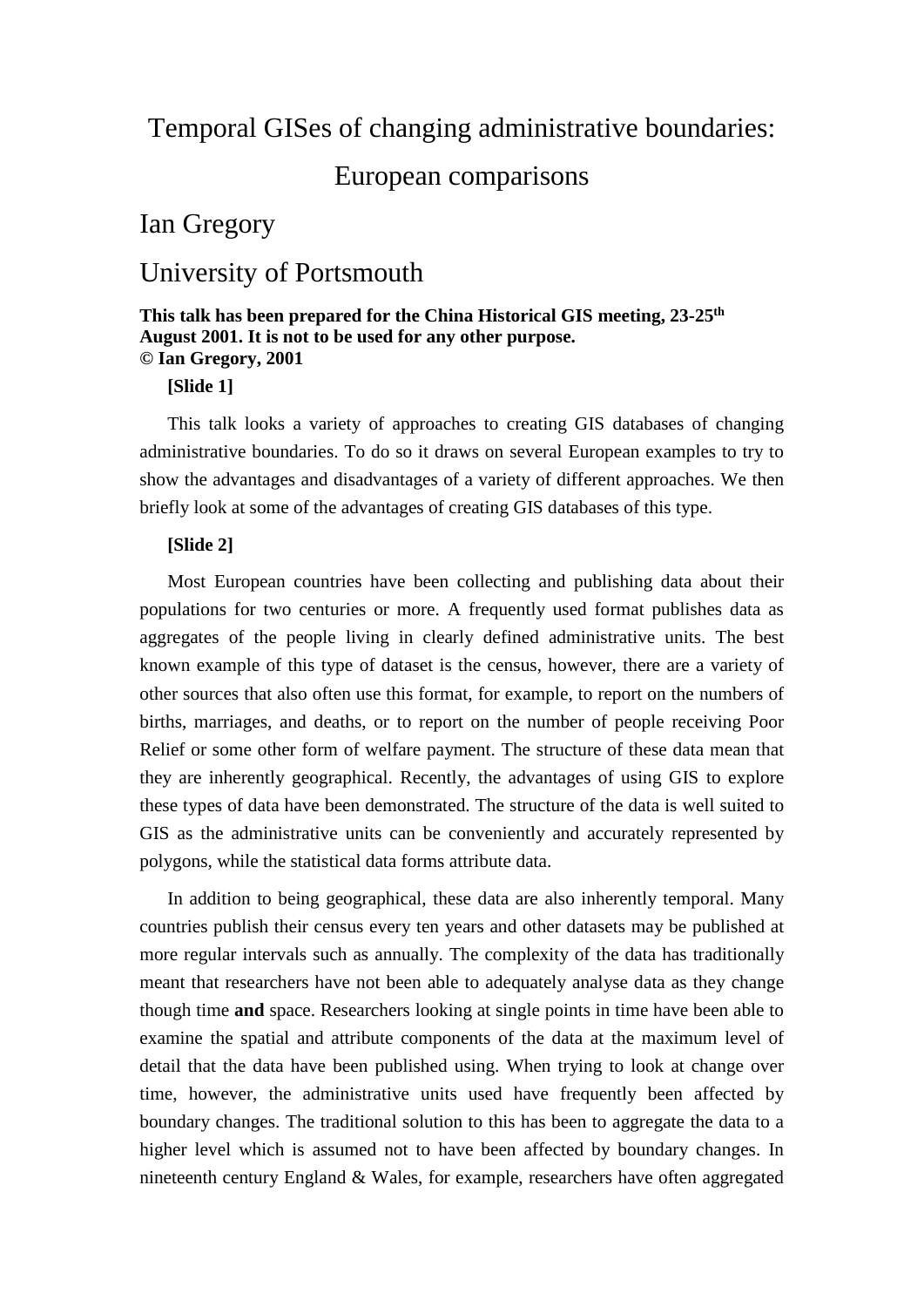from 630 Registration Districts to around 55 counties. This causes enormous problems: not only is the vast majority of the spatial statistical detail lost, the resulting data will be influenced by the Modifiable Areal Unit Problem to such an extent that the results of many statistical operations such as correlation and regression type analyses will become unreliable.

Traditionally, therefore, there has been a trade-off in exploring these types of data: spatial detail is only available for individual snapshots, while temporal exploration grossly simplifies space.

### **[Slide 3]**

GIS should provide solutions to this paradox. It is commonly recognised within the GIS community that the best way to explore, analyse and visualise statistical data within GIS is to use the maximum amount of detail possible or, in other words, to avoid simplification. In the context of datasets such as the census this means preserving the attribute, spatial, and temporal components of the data. Doing this is not as easy as it may first appear. The basic reason for this is that the topological data structure used by GIS to model polygons cannot cope with polygon boundaries changing over time. While software vendors may talk about adding temporal functionality to their packages, research into spatio-temporal data structures has yet to demonstrate an elegant solution to modelling time as it affects polygonal socioeconomic data. This means, therefore, that for the foreseeable future researchers wanting to make maximum use of census and similar datasets through the use of GIS must develop their own ad hoc solutions to the problems of change over time.

## **[Slide 4]**

The majority of this paper will focus on the different approaches that have been used in Europe to create temporal GIS databases of changing administrative units. It is well documented in the GIS literature that database creation is the most time consuming aspect of most GIS projects. It is also well known among people that have actually tried to build them that it is the most frustrating. Once built, however, these databases offer enormously valuable resources to the wider community, and we have only begun to scratch the surface of the potential for these systems.

There are basically three approaches that have been used or proposed in Europe for the construction of GIS databases of this type: the key dates approach has been used in Ireland and Prussia, the date-stamping approach used by the GBHGIS project, and the space-time composite approach has been used in Sweden and Belgium and is proposed for the Palatinate region of Germany and for a more comprehensive system for Ireland. These three approaches will now be dealt with in more detail.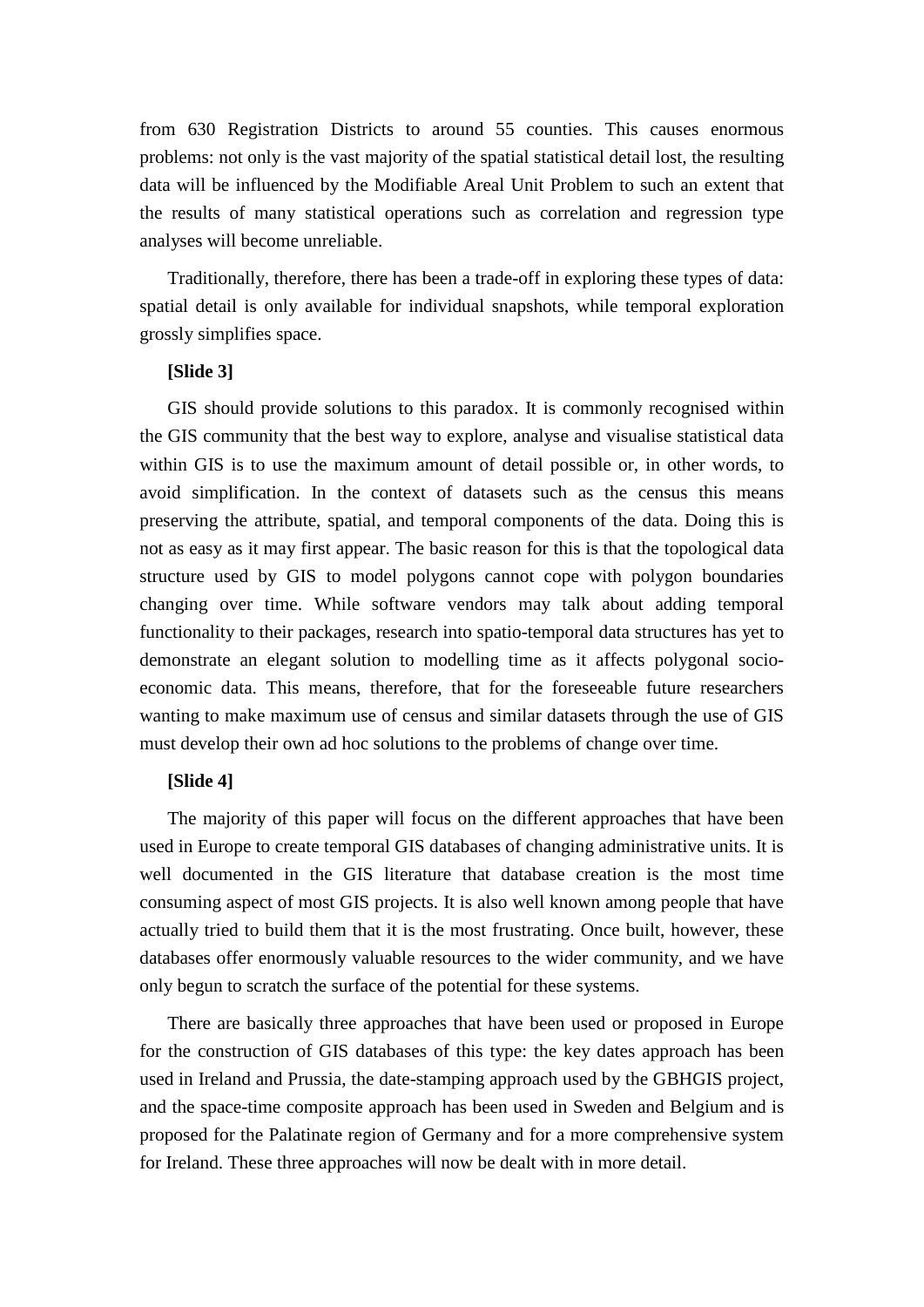# **[Slide 5]**

The simplest approach can be referred to as the key dates approach. In this, boundaries from important dates or convenient maps are digitised. Attribute data from one or more sources is then linked to the resulting boundaries on the assumption that these boundaries provide a realistic representation of the boundaries used to publish the data even if they are not entirely accurate to the precise day or even year. This approach was used by Kennedy *et al* (2000) to produce their atlas of the Great Irish Famine and is being worked on by Winnige to produce a historical atlas of Prussia. The advantages of this approach are that:

- 1. it is technically simple,
- 2. that it does not require detailed boundary change research,
- 3. that it produces easy project management with clear project deliverables at each stage,
- 4. and that it is easily extensible in that new dates can be added as required or as funding becomes available. It can also be used as a first step in producing the more sophisticated products described below.

There are, however, several disadvantages:

- 1. it does not produce a continuous record of boundary change. It merely consists of snapshot maps from various dates,
- 2. the boundaries it stores may not necessarily be accurate as the maps they were digitised from may be for different dates to the date on which the attribute data were published,
- 3. there is the potential for massive duplication in terms of both work and storage as boundaries tat do not change may be digitised and stored many times,
- 4. as the data are digitised from many different sources there is a real danger of sliver polygons if there is a need to overlay data from one date with another. While sliver polygons may seem like a trivial problem, they can in fact cause major problems to analytical work.

## **[Slide 6]**

A second approach is what can be termed date stamping. The example shown on the slide shows the area around the Registration District of Bromyard in Herefordshire in the west of England. Through the nineteenth century this was affected by three boundary changes: on Christmas Day 1858 part of its territory was transferred to the neighbouring district of Leominster. On the first of July 1895 a large area was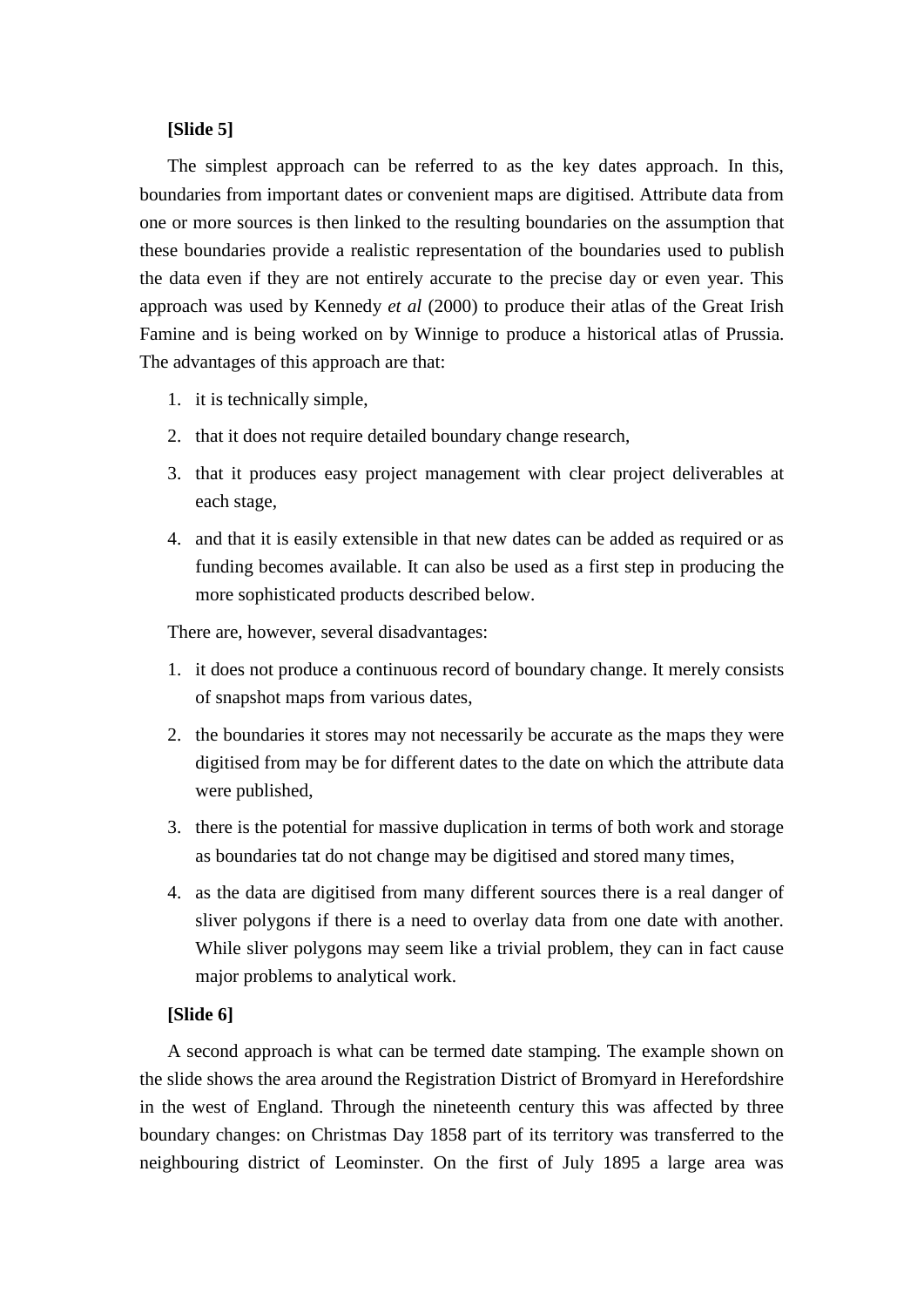transferred to the district of Martley and two years later a much smaller area was also transferred to Martley. These two later changes also affected the county boundary between Herefordshire and Worcestershire shown in bold.

# **[Slide 7]**

This slide shows a simplified representation of the structure that the GBHGIS uses to store this information. ArcInfo is used as in this package it is very easy to manipulate the underlying topological data model. ArcInfo stores information about polygons using a combination of arcs, lines that represent the polygon boundaries, and label points, marked as crosses on the slide, that are used to store attributes about the polygon itself. The GBHGIS stores its data in what are termed *master coverages* that consist of arcs and label points but that have no topology and thus are not converted into polygons. Information about boundary changes are stored as arc attributes. We store information about which county the arc is in (which can be two if the arc is on a county boundary). We also store information about whether the arc is a county boundary or not, and we store information about when the boundary was created and abolished. If the arc was in existence at the start of our period it is given a start date of 0/0/0000, if it was in existence at the end it has an end date of 0/0/5000. The example shows how the boundary change on Christmas Day is stored. Label points store similar information but also include a place name. If an administrative area is created or abolished over the period this is handled by date stamping its label point. Custom written code is then used to extract the arcs and label points in existence at a user specified date and these are then turned into polygons.

The advantages of this approach are:

- 1. that it provides a continuous record of boundary change,
- 2. that it has minimal redundancy as each feature is only stored once,
- 3. and that it can provide the boundaries to the administrative units in existence at any date.

The major disadvantage to the system is that it has no spatial or temporal topology. This has implications for both error trapping and ensuring topological integrity. The system has also been criticised for being overly dependant on a single commercial software package: ArcInfo. This undoubtedly has disadvantages although whether more portable solutions that require far more custom-written software maintained by key staff are any better is open to question.

#### **[Slide 8]**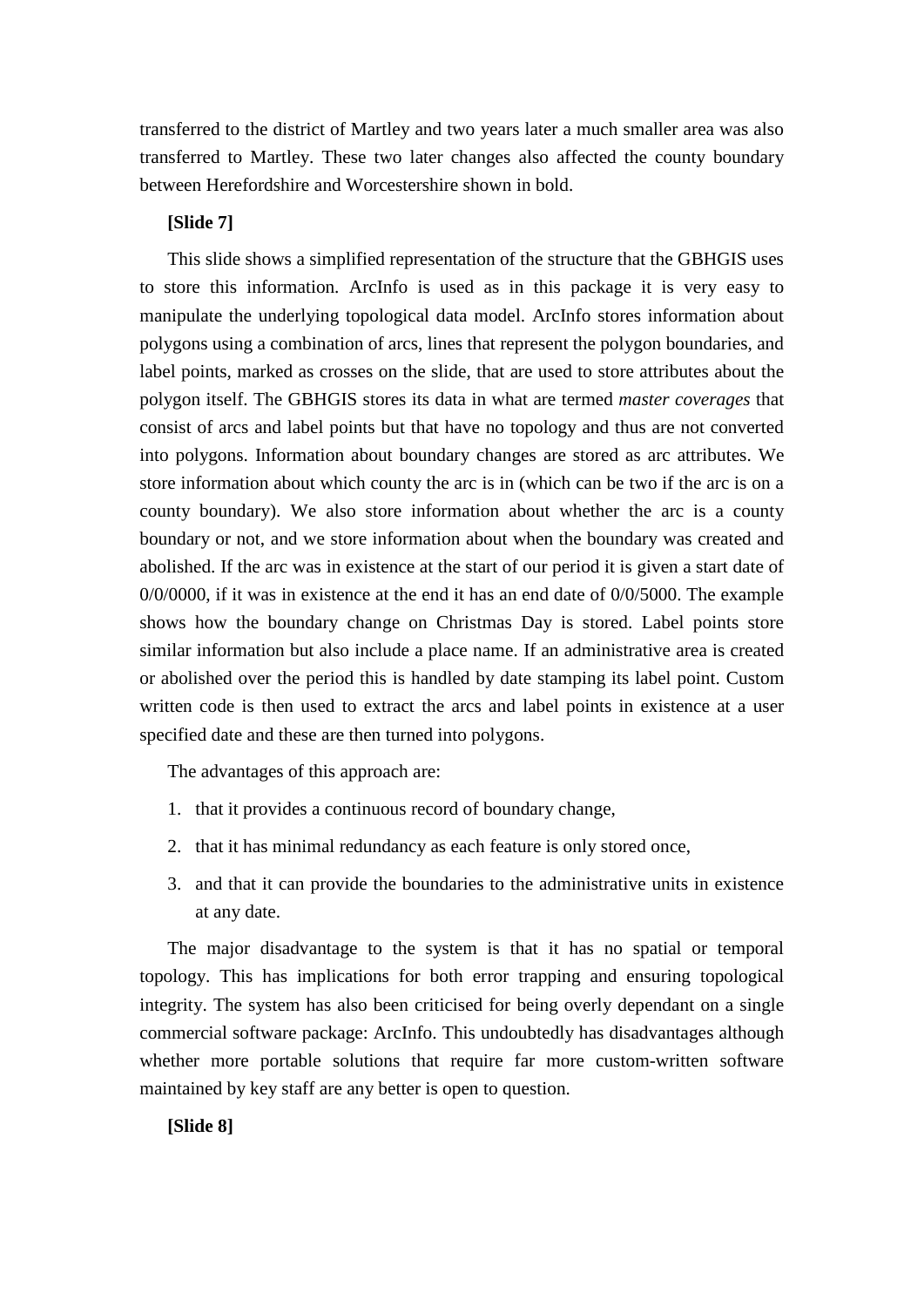The final alternative is what Langran (1992) terms the space-time composite approach. The basic idea of this is to create the administrative units at any date by aggregating smaller polygons together. The *master coverages* in this structure are, therefore, polygon layers with attached attribute tables that contains sufficient information to allow the polygons to be aggregated to form the administrative unit. The *master coverage* can thus be referred to as storing a Lowest Common Geometry. The slide shows an example of how this can be implemented for the area around Bromyard. The Lowest Common Geometry consists of polygon fragments that have either been transferred during the period, such as polygon 2 which the attribute table tells us was transferred from Bromyard to Leominster at time T2, or that have remained in a single administrative unit all the way through, such as polygon 3. A user can the specify the date of interest and the system is designed to aggregate the Lowest Common Geometry to form the appropriate administrative units. Variants on this theme have been used in Sweden and Belgium and are proposed for the Palatinate and to extend the system for Ireland. The Lowest Common Geometry can either be formed by overlaying boundaries at different dates, as in the case of the Palatinate, or from a low-level administrative unit that is assumed to have stable boundaries, as is the case in Sweden.

This approach has all of the advantages of the key-dates approach. It also has spatial and, to an extent, temporal topology. A disadvantage may be that the sheer number of columns needed to stored complex changes over, for example, two centuries may be unwieldy.

#### **[Slide 9]**

So, bearing in mind the time and complexity of building these systems, why should they be built. Well a basic but perhaps under-appreciated reason is that it allows us to simply produce thematic maps of the data. The slide shows a choropleth map of infant mortality extracted from the GBHGIS. The boundaries are for the administrative units used to publish the data. The pattern shows that the high rates of infant mortality, shaded red, are found in the urban and industrial areas, while rural areas tend to have low rates. The important thing about maps like this is that they present both an overall pattern and also detail that lets us see exceptions. For example, this map shows three parts of Cornwall in the extreme south west that have quite high rates, Norfolk in East Anglia also has unexpectedly high rates.

#### **[Slide 10]**

Geographers have long known that choropleth mapping may be misleading. GIS opens up the possibility of incorporating more sophisticated visualisation techniques. On this slide, the map on the left is the same choropleth as before. On the right,